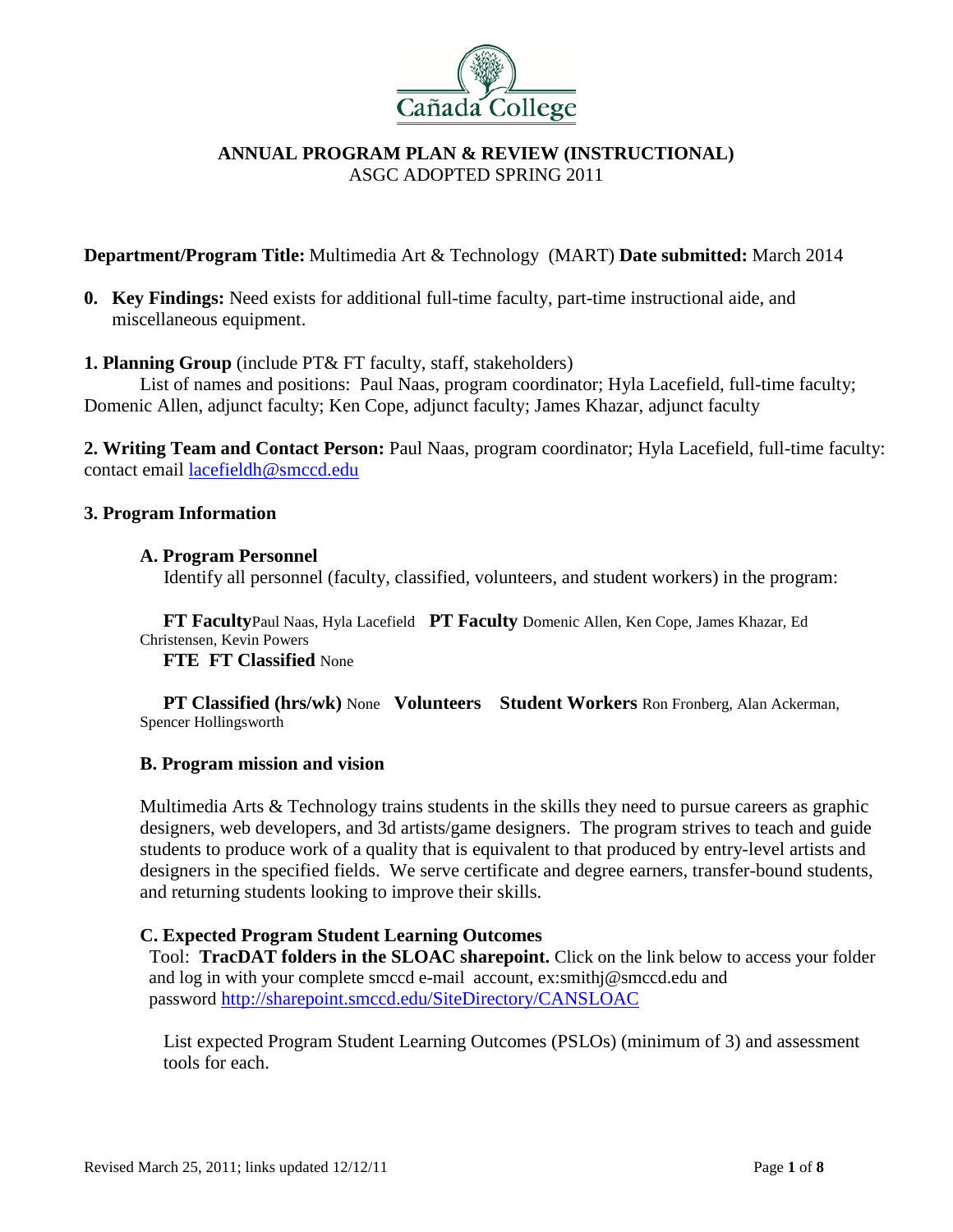

Guideline: List knowledge, skills, abilities, or attitudes upon completion of program or significant discipline work and list assessment tools. Can be copied from Tracdat.

 1. Develop the ability to communicate design concepts clearly and concisely (i.e. visual, oral, and written). Assessment by exam, culminating project, and/or portfolio (demo reel, e-portfolio).

2. Understand the elements & principles of design and their discipline-specific implementation." Assessment by exam, culminating project, and/or portfolio (demo reel, e-portfolio).

3. Develop competitive industry-standard skills in the respective fields." Assessed via culminating project or portfolio preparation/presentation.

# **4. Response to Previous Annual Program Plan & Review**

 Tool: [http://sharepoint.smccd.edu/SiteDirectory/canio/ipc](http://sharepoint.smccd.edu/SiteDirectory/canio/ipc/) (log in with your complete smccd e-mail account, ex: smithj@smccd.edu and password)

 List any recommendations for the program and your responses to these recommendations based on previous Annual Program Plan and/or CTE Professional Accreditation report.

Guideline: Original documents can be linked or attached, as needed.

Annual Program Plan Report for 2013 used

\* Full-time hire replacement for previous program coordinator (retired) completed Fa10. New FT faculty started Fa13.

\* New computers for 22-113 purchased and installed. Software on all computers in 22-113 and 13-211 upgraded to latest releases.

\* Articulation efforts continuing, specifically with San Francisco State University.

\* Revamping course offerings by bringing in new faculty, reviewing and revising course content, and adding additional new courses to enhance selectives.

## **5. Curricular Offerings** *(current state of curriculum and SLOAC)*

## **All curriculum and SLOAC updates must be completed when planning documents are due.**  SLOAC = Student Learning Outcomes Assessment Cycle

 Tools: **TracDAT folders in SLOAC** sharepoint<http://sharepoint.smccd.edu/SiteDirectory/CANSLOAC> **Curriculum Committee** <http://sharepoint.smccd.edu/SiteDirectory/cancurriculum/>

# **A. Attach the following TracDat and Curriculum data in the appendix:**

• List courses, SLOs, assessment plans, and results and action plans (attach report from [TracDAT folders in SLOAC sharepoint\)](http://sharepoint.smccd.edu/SiteDirectory/CANSLOAC).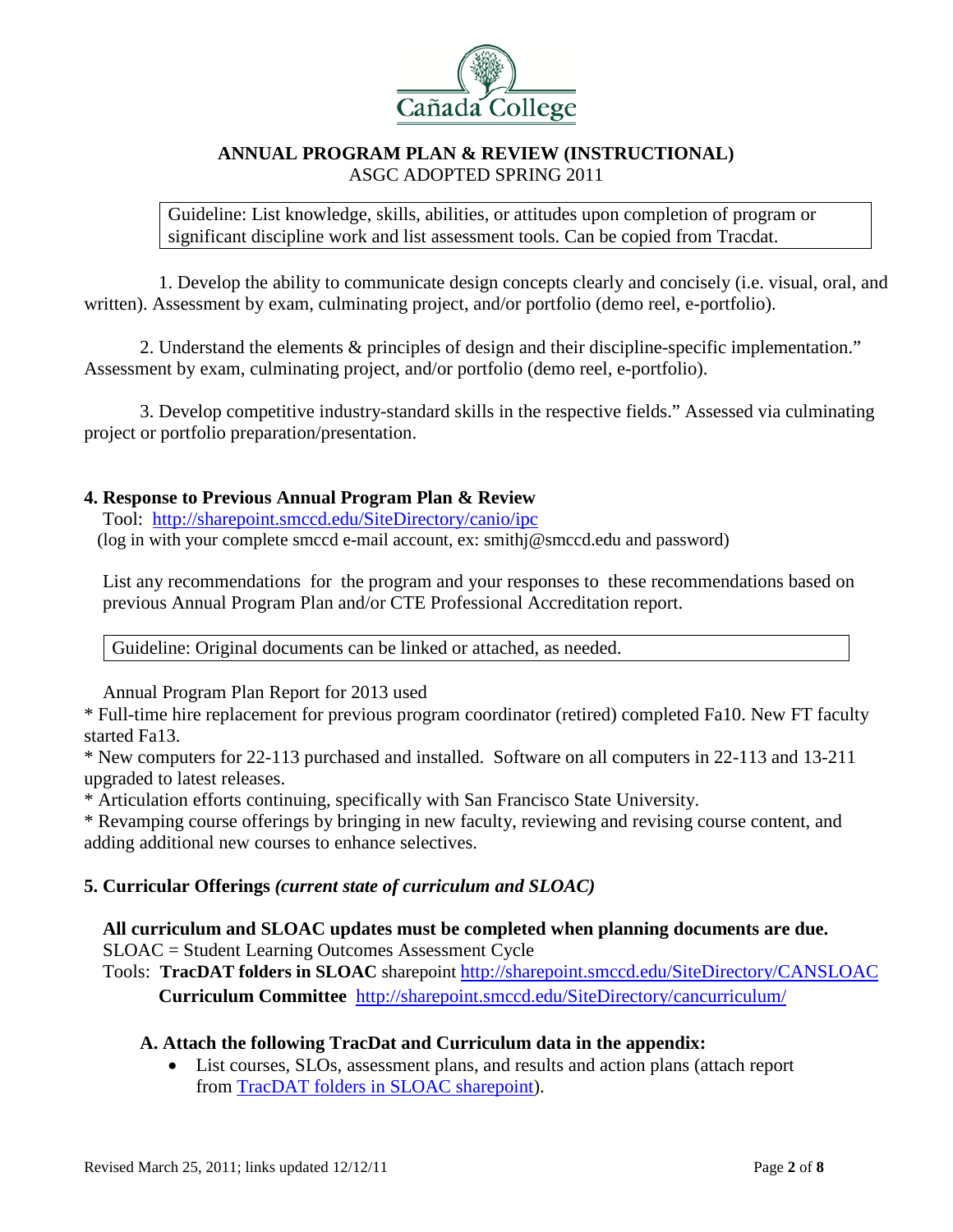

Could not locate requested documents. Links returned blank web page.

• List courses with COR's over 6 years old (attach documents from [Curriculum Committee\)](http://sharepoint.smccd.edu/SiteDirectory/cancurriculum/Course%20Outlines/Forms/AllItems.aspx)

None

# **B. Identify Patterns of Curriculum Offerings**

Guidelines: What is the planning group's 2-year curriculum cycle of course offerings by certificates and degrees? What is the ideal curriculum cycle? Discuss any issues.

Courses in entire program under review and revision constantly by faculty. Some courses restructured and resent to curriculum committee. New courses being developed and offered to answer changing needs of industry and growth of department. Recent additions have been a new UI/UX class to support industry demand for these skills, as well as the transition of the Drawing for Animation class (mART 416) from the art department to the Multimedia department.

Curriculum as a whole needs to be reviewed for relevance to employer needs and current industry practice, with additions and changes made to course descriptions and content as recommended by advisory board. District-wide focus groups reinforce what our own advisory board recommends, primarily because a majority of the industry specialists brought in for the district-wide focus groups have been provided by Cañada faculty.

## **6. Program Level Data**

## **A. Data Packets and Analysis from the Office of Planning, Research & Student Success and any other relevant data.**

Tool: [http://www.canadacollege.edu/inside/research/programreview/info\\_packet/info\\_packet.html](http://www.canadacollege.edu/inside/research/programreview/info_packet/info_packet.html)

Guidelines: The data is prepared by the Office of Planning, Research & Student Success and is to be attached to this document. Include the following:

- Describe trends in the measured parameters.
- Reflect and analyze causes of trends.

Student headcount , per section average, and total course enrollments show a steady upward trend, while course and section offerings remain fairly constant. Enrollment increases due to reputation and success of program, as well as economic forces that bring students to campus for skill building/retraining. Section offering remain constant due to budgetary restrictions.

Department Efficiency: Load has increased, along with contact hours, while FTE has decreased. Trend due to increased student enrollment, and fewer course offerings.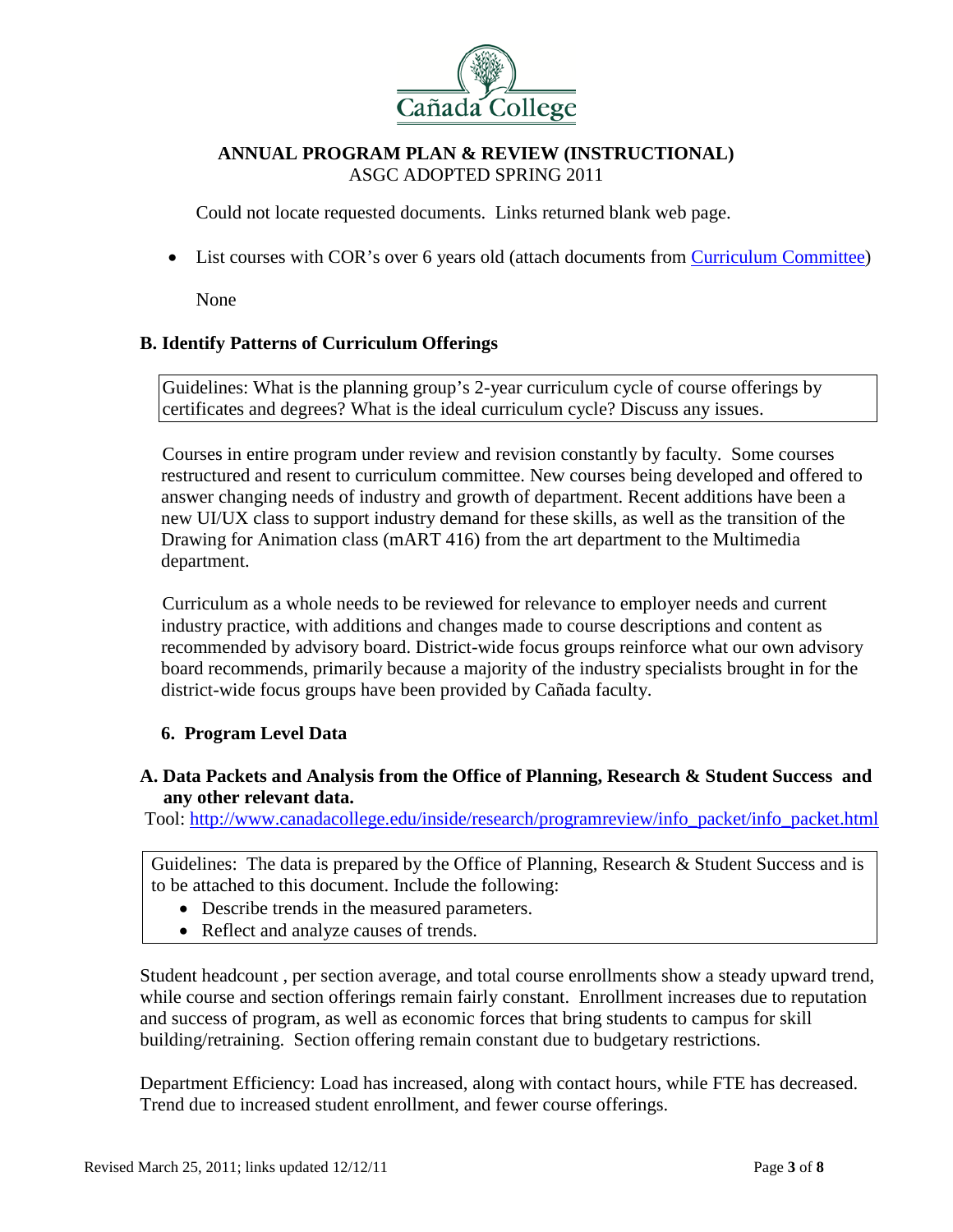

Student Performance: Success and Retention Rates are up, as is Average Units Earned. GPA down slightly. Students are staying in program due to quality of instruction and faculty, while GPA is a factor of faculty holding students to a higher (entry-level professional) standard of performance.

Student enrollment profile remains fairly consistent, with slight increases in continuing student and concurrent enrollment percentages, and slight decrease in first-time students.

**B. Analyze evidence of Program performance. Explain how other information may impact Program (examples are business and employment needs, new technology, new transfer requirements)**

Tool: **TracDAT folders in SLOAC** sharepoint<http://sharepoint.smccd.edu/SiteDirectory/CANSLOAC>

#### Guidelines:

- Explain how the assessment plan for Program Student Learning Outcomes (listed on #3c) measures quality and success of each Program.
- Summarize assessment results of Program Student Learning Outcomes.
- Describe and summarize other data that reveals Program performance.
- Explain how changes in community needs, technology, and transfer requirements could affect the Program.

\* Students in MART classes are expected to develop entry-level professional skills, as demonstrated by the work they produce in class. Quality of work produced is in direct relation to the students' mastery of the skills taught in class. Portfolio or demo reel review is the primary method of assessing student's skill set.

\* Results of PSLOs is as one would expect in a typical college population - some students excel, others develop competencies in their skills, and others do not do as well. Multimedia is a field where effort and time spent is rewarded with skill development and quality results.

\* Other indicators of program performance include students hired into industry. At present, we have former students who are working (or have worked) at Electronic Arts, Zynga, DreamWorks Animation, Hotwire, AAA, Blue Shield of California, NASA/Ames Research

Center, and Presentek as well as a student whose film has been accepted to the Cannes International Film Festival.

\* Tools and techniques are constantly evolving in multimedia. The program needs to stay current with industry practices and adjust coursework to suit changing conditions. That said, there are fundamental skills that underly everything a multimedia artist does, and those are relatively unchanging. Our core courses address those skills, while our advanced courses are tweaked and changed constantly to address new production methods.

## **C. Other Considerations**

[Click here and type]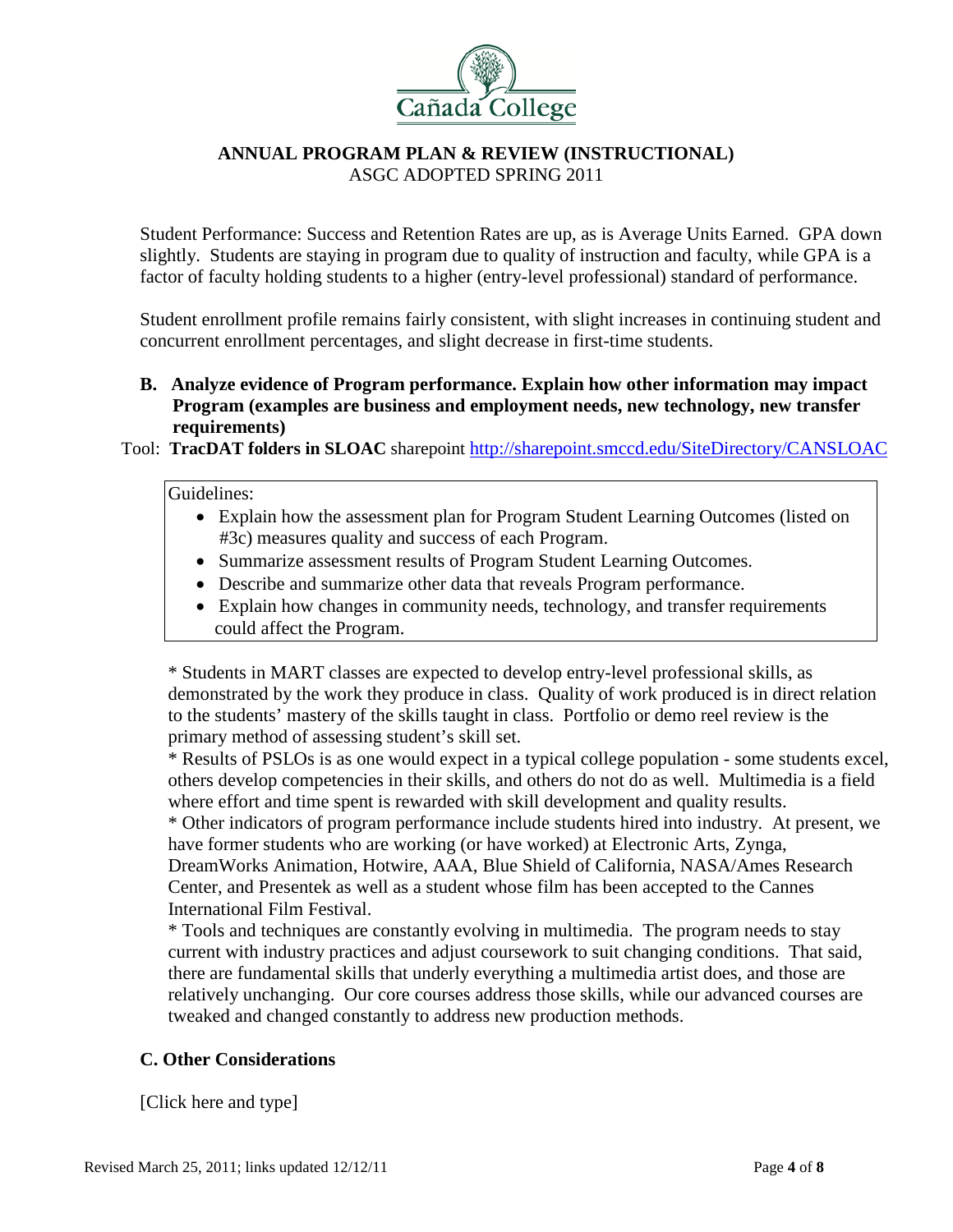

# **7. Action Plan**

Include details of planning as a result of reflection, analysis and interpretation of data.

#### Guidelines:

- Describe data and assessment results for Program Student Learning Outcomes. Analyze and reflect on assessment results for Program Student Learning Outcomes and other measures of Program performance.
- Analyze and reflect on other evidence described in previous sections. Identify the next steps, including any planned changes to curriculum or pedagogy.
- Identify questions that will serve as a focus of inquiry for next year.
	- > Determine the assessments; set the timeline for tabulating the data and analyzing results.
	- > Describe what you expect to learn from the assessment efforts.

 \* A class on game production (level design and production) would be a valuable addition to our curriculum. Currently we don't offer anything that addresses this vital step in the game production workflow.

\* A "programming for artists" course would also be a welcome addition to our course offerings. The class should be structured to present programming concepts to artists and designers, who frequently don't have the mathmatics background necessary for a full-blown programming course. Similarly, designers frequently only need to know how to put together a block of code to automate a process, and don't need to know the "under the hood" workings of the scripting language.

\* The character animation class should be expanded to a two-semester offering. Currently the class tries to cover too much ground in too short a time. Ideally, the first semester should cover body mechanics and the basics of motion, while the second semester should delve into character performance, motivation, and movement.

\* There is a high level of interest among our students for short 1- or 2-day topic-specific courses that address one aspect of design or production. Weekend seminars on subjects such as photo color correction, basic web page design, or acting for animation could bring additional students to campus and provide an additional source of funds for the department.

## **8. Resource Identification**

## **A. Faculty and Staff hiring requests**

Guidelines:

- Explain clearly and with supporting data showing how hiring requests will serve Department/Division/College needs.
- Include information from the most recent Comprehensive Program Review or Annual Program Plan, whichever was last year's document.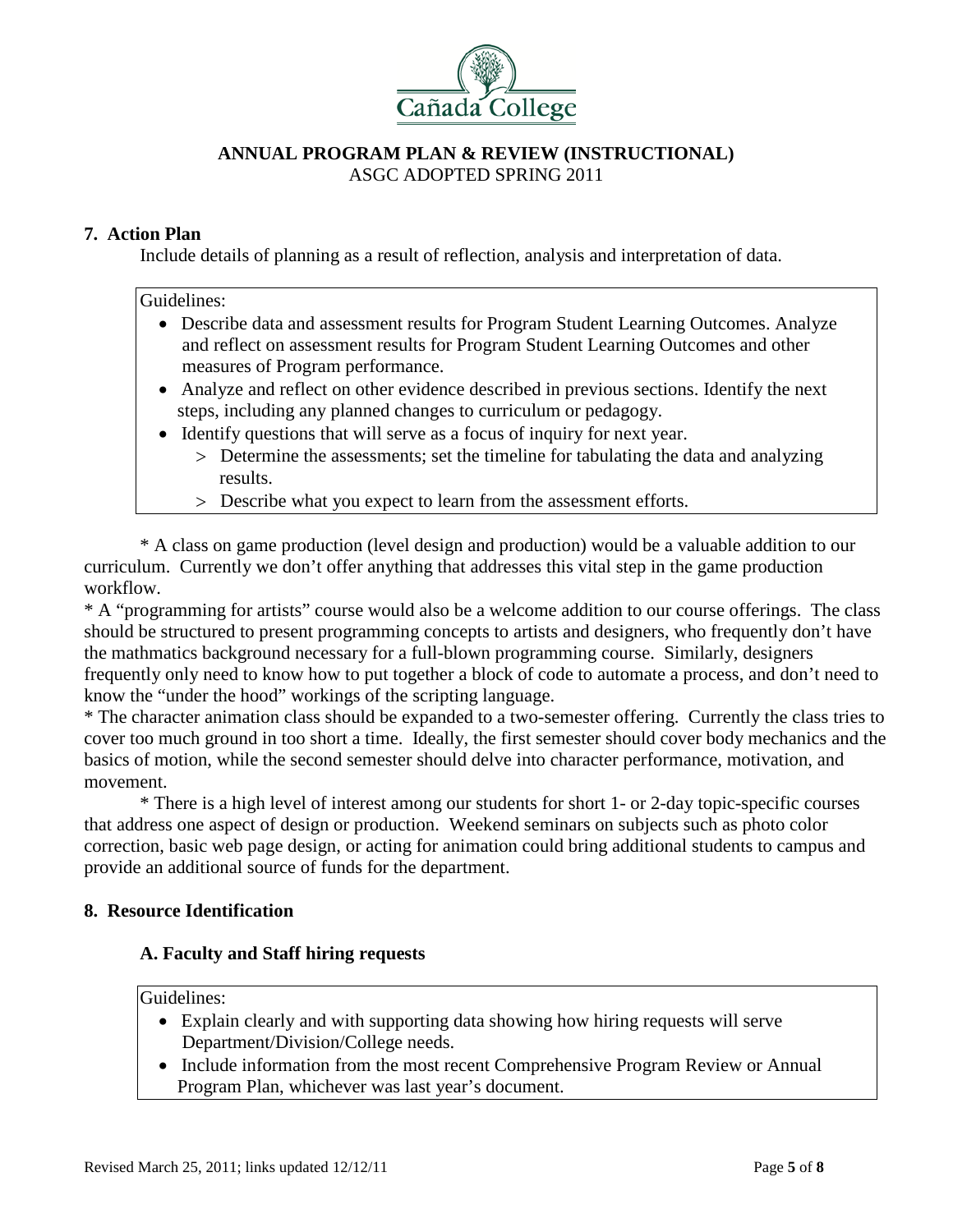

 \* We need an additional full-time instructor. As described in 6A, student headcount and contact hours continues to increase. An additional full-time instructor would allow some of the work currently handled by the program coordinator to be shared among the faculty members, allowing both more time for additional department development and industry outreach. Also, as the department grows and interest in the courses we offer increases, an additional full-time faculty will allow greater attention to be paid to the various diverse subjects we offer.

\* A part-time permanent instructional aide would allow courses with high enrollments (such as intro to computer graphics or digital imaging 1) to be far more effective in developing students' skillsets. The entry-level courses are frequently overenrolled, which makes it difficult for the instructor to both deliver the lecture material and to help students who are stuck and answer questions. An instructional aide would be able to help students during class and lab time, giving them an additional resource to aide in their success. We tried this informally in Fall of 2011 with one of our lab assistants acting as an aide, and the results (in Digital Imaging I) were dramatic. The instructor covered more material and the students were better able to keep up.

\*Potential need for additional adjunct faculty to teach the short, topic-specific courses. Some of these courses will have very specific content, making it necessary to recruit individuals with expertise in those areas.

## **B. Professional Development needs**

Guidelines:

- List faculty and staff professional development activities.
- Describe faculty and staff professional development plans for next year.
- Explain how professional development activities improved student learning outcomes.

Professional development: over the last year, full-time and adjunct faculty have attended:

SIGGRAPH (computer graphics convention/trade show)

CTN Expo (animation convention)

GDC (Game Developer's Conference)

Local SIGGRAPH chapter events

Local ASIFA chapter events (animation society)

Attendance at these events benefits students by keeping faculty current on industry trends and expectations for entry-level employees.

Plans for next year include all of the above, along with additional events that expose faculty to current industry practices and techniques.

Additionally, release time for full-time faculty to do industry outreach would be tremendously beneficial in establishing and nurturing industry contacts. All faculty do this now on a time-available basis; having hours set aside every semester for this purpose would allow Cañada to build stronger ties with the game, animation, and web development industries that are so prevalent in the Bay Area.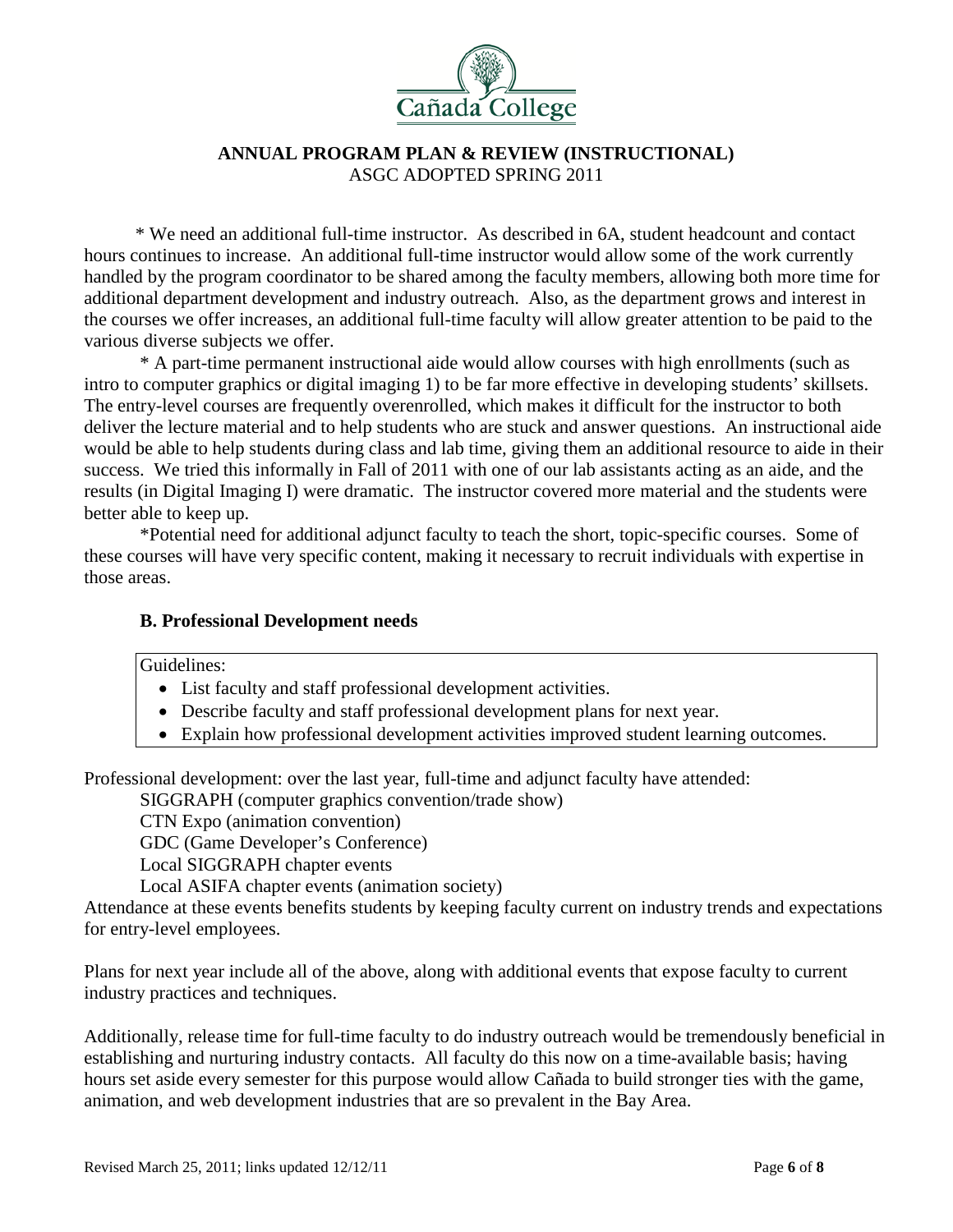

# **C. Classroom & Instructional Equipment requests**

Guidelines:

- List classroom & instructional equipment requested, including item description, suggested vendor, number of items, and total cost.
- Explain how it will serve Department/Program/Division/College needs.
- List the requests (item description, suggested vendor, number of items, and total cost).
- List special facilities and equipment that you currently use and require.

\*3D Printer for use with our 3D modeling classes. To remain on the cutting edge, we have to offer not just the skills and instruction but the equipment which is going to become integral to the future of individualized design and fabrication. Formlabs Form 1 \$3,299, Pegasus Touch \$3,499 or similar. There are also filament type such as Ultimaker 2 \$2,600, but they are less sophisticated and elegant than the laserhardening resin variety.

 \*Unity 3D engine \$1,500 (although educational pricing is available, the quote has not yet been returned). This is THE go-to game engine for game designers who are just starting out. Our focus groups keep repeating that a vitally important 'soft skill' they seek in job applicants is experience working together on projects. Access to the Unity 3D engine would allow students to work on group projects to complete playable games within their time at Cañada.

 \* KVM switch (1) for 22-113 to accommodate two computer inputs. **IOGEAR GCS634U or equivalent. \$70.00**

\* Cintiqs - upgrade of our 5+year old Intuos tablets. Cintiqs are essentially a video screen embedded in the tablet that you can draw on. Vendor: Amazon.com \$950 each. Total \$9,500.00 (5 Cintiqs per studio).

\* LED light kits for still photography. Will assist with lighting for product photography and portraiture. Vendor: Calumet Photo. \$1,150

(http://www.calumetphoto.com/eng/product/calumet\_travelite\_1500ws\_2\_head\_radio\_enabled\_kit/ce1310)

\* Tripods. Stabilize cameras for product and portrait photography. Vendor: Calumet Photo. 3 @ \$115.00 each. Total: \$345.00

## **D. Office of Planning, Research & Student Success requests**

Guidelines:

- List data requests for the Office of Planning, Research & Student Success.
- Explain how the requests will serve the Department/Program/Division/College needs.